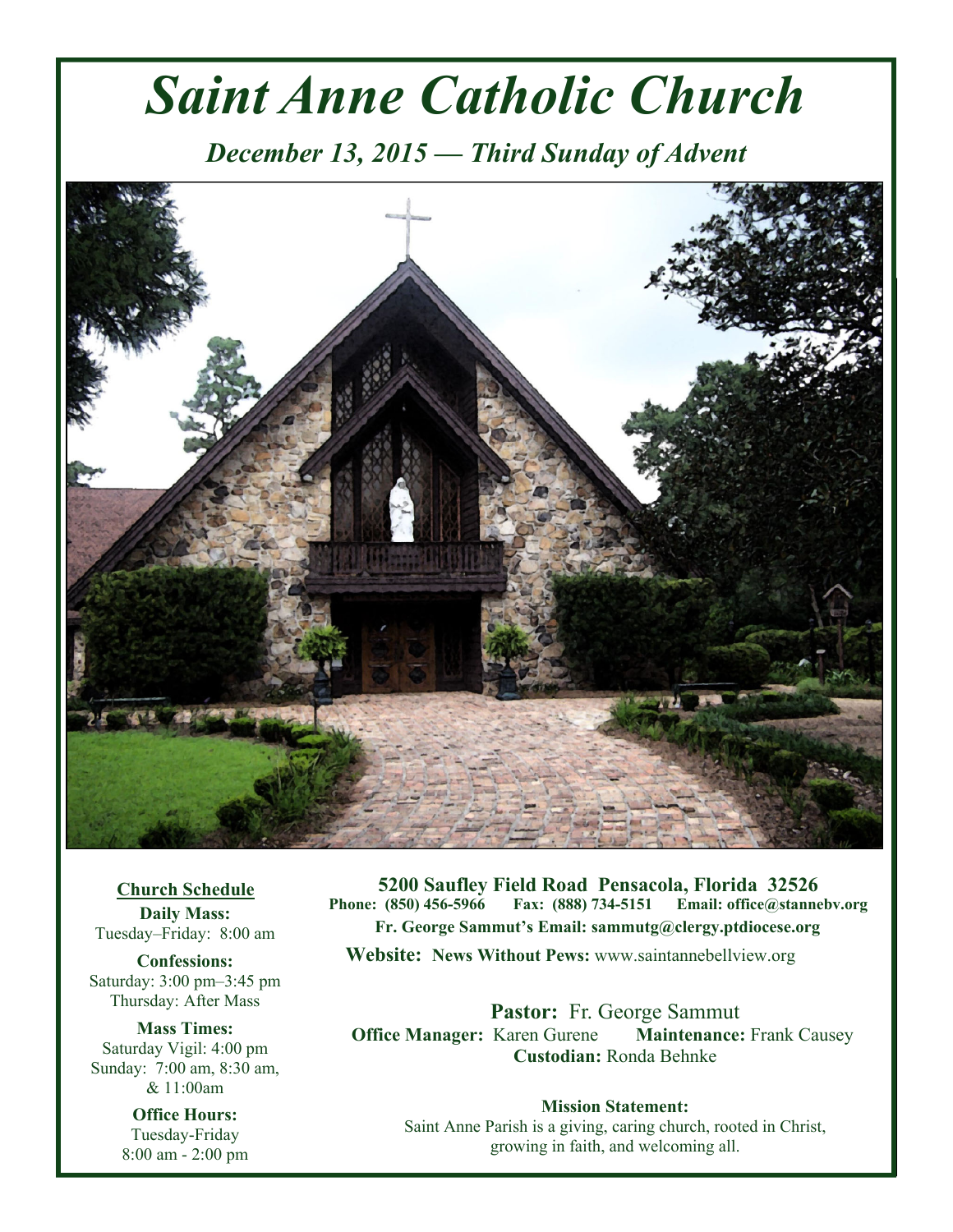# *Mass Intentions*

| Sat. Dec 12, 4pm    | + Jane Fodor Devan<br>requested by Pete Fodor                   |
|---------------------|-----------------------------------------------------------------|
| Sun. Dec 13, 7am    | + Henry & Dorothy Dugger<br>requested by The Dugger Family      |
| Sun. Dec 13, 8:30am | sp Parishioners of St. Anne                                     |
| Sun. Dec 13, 11 am  | + Andrew Moretti<br>requested by Virginia Moretti               |
| Mon. Dec 14, 8 am   | <b>No Mass</b>                                                  |
| Tue. Dec 15, 8am    | + Anna Drapp<br>requested by The Family                         |
| Wed. Dec 16, 8am    | + Frank Weber<br>requested by Janice Weber                      |
| Thu. Dec 17, 8am    | + Dorothy Shay<br>requested by John Shay                        |
| Fri. Dec 18, 8am    | + Mr. & Mrs. Chester Lisbon<br>requested by Janice Weber        |
| Sat. Dec 19, 4pm    | sp Altenbaugh Family<br>requested by Joan & Alfred Ebert        |
| Sun. Dec 20, 7am    | sp Parishioners of St. Anne                                     |
| Sun. Dec 20, 8:30am | sp Seminarians of the Diocese<br>requested by The Altar Society |
| Sun. Dec 20, 11am   | + Algerico Golocino<br>requested by Mr. & Mrs. Alan Nesmith     |

# *Please Pray For…*

Jeanne Allegato, Sue Almsted, Loretta Amoni, Clara Ann, Gloria Armitage, Ann Baker, Marge Baumlin, Angel Beasley, Stephanie Browne, Deborah Bush, Glenda Carmichael, Janet Cherry, Nancy Cherry, Nicole Christy, Brenda Crosby, Harper Elizabeth di Graaf, Patricia DiLeonardo, Linda Dodds, Josie Dominguez, Mary Dominguez, Elizabeth Duckett, Eleanor Dunn, Butch Durden, Larry Farley, Roberto Fernandez, Francis Figaniak, Sylvia Figaniak, Helen Flood, Chris Fracchia, Mario Fracchia, Catherine Goff, Cheri Hoagburg, Genevieve Holley, Helga Howard, Marion Humar, Justina Jennings, Robert Johnson, Nina Jones, Fred Kennedy, Joyce Kenney, Mary Ellen Kolbe, Mary Martin, Ruthie Matthews, Sara Matthews, Bob Mattus, Wanda McCagg, Carl McDavid, Lora Meeks, Vince Mercon, Margie Merritt, Josh Middleton, Ed Moore, Virginia Moretti, Judy Myers, Sue Olmsted, John Peters, Dolores Poljak, Aubrey Reed, Jason Reynolds, Prescilla Robinson, Doris Rogers, Theresa Row, Betty Schmitz, Lisa Sepulveda, Fred Sepulveda, Shalee Shaw, Larry Stamper, Fr. Henry Thorsen, Lisa Tisdale, Blaise Vallese, Sharell Williams.

*To add someone to the prayer list please call 456-5966.* 

**TODAY'S READINGS First Reading** — Shout for joy! Sing joyfully! Be glad and exult! The LORD, your God, is in your midst, a mighty savior (Zephaniah 3:14-18a). **Psalm** — Cry out with joy and gladness: for among you is the great and Holy One of Israel (Isaiah 12). **Second Reading** — Rejoice! The Lord is near. Make your requests known to God (Philippians 4:4-7). **Gospel** — John tells his hearers to share their possessions with the needy; be honest; do not threaten or accuse others falsely (Luke 3:10-18).

#### **READINGS FOR THE WEEK**

| Monday:                                        | Nm 24:2-7, 15-17a; Ps 25:4-5ab, 6, 7bc |  |
|------------------------------------------------|----------------------------------------|--|
| $-9:$                                          | Mt 21:23-27                            |  |
| Tuesday:                                       | Zep $3:1-2, 9-13$ ;                    |  |
|                                                | Ps 34:2-3, 6-7, 17-19, 23; Mt 21:28-32 |  |
| Wednesday: Is 45:6b-8, 18, 21b-25; Ps 85:9-14; |                                        |  |
|                                                | Lk 7:18b-23                            |  |
| Thursday:                                      | Gn 49:2, 8-10; Ps 72:1-4ab, 7-8, 17;   |  |
|                                                | Mt 1:1-17                              |  |
| Friday:                                        | Jer 23:5-8; Ps 72:1-2, 12-13, 18-19;   |  |
|                                                | Mt $1.18 - 25$                         |  |
| Saturday:                                      | Jgs $13:2-7$ , $24-25a$ ;              |  |
|                                                | Ps 71:3-4a, 5-6ab, 16-17; Lk 1:5-25    |  |
| Sunday:                                        | Mi 5:1-4a; Ps 80:2-3, 15-16, 18-19;    |  |
|                                                | Heb 10:5-10; Lk 1:39-45                |  |
|                                                |                                        |  |

#### **CELEBRATE**

 This Sunday, God rejoices and sings because of us. We read in Zephaniah today that God "will sing joyfully because of you, / as one sings at festivals" (Zephaniah 3:18). We know plenty about singing at festivals. Already our ears are ringing with the songs and carols that anticipate the Christmas season.

 Paul reminds us of the source of our own double rejoicing: God is the mighty savior who is in our midst (in Zephaniah's words). Because this is so, says Paul, we can rejoice and be at ease. We don't have to worry, for God's peace will stand guard over our hearts and minds.

 A medieval carol depicts Christmas as "my dancing day" and urges us to enter into the dance. Why all the merrymaking? Because "the Lord is near," as Paul reminds us (Philippians 4:5). He then points to another reason for the dancing: the dawn of the promise of peace, the peace beyond all understanding, that is now within our grasp.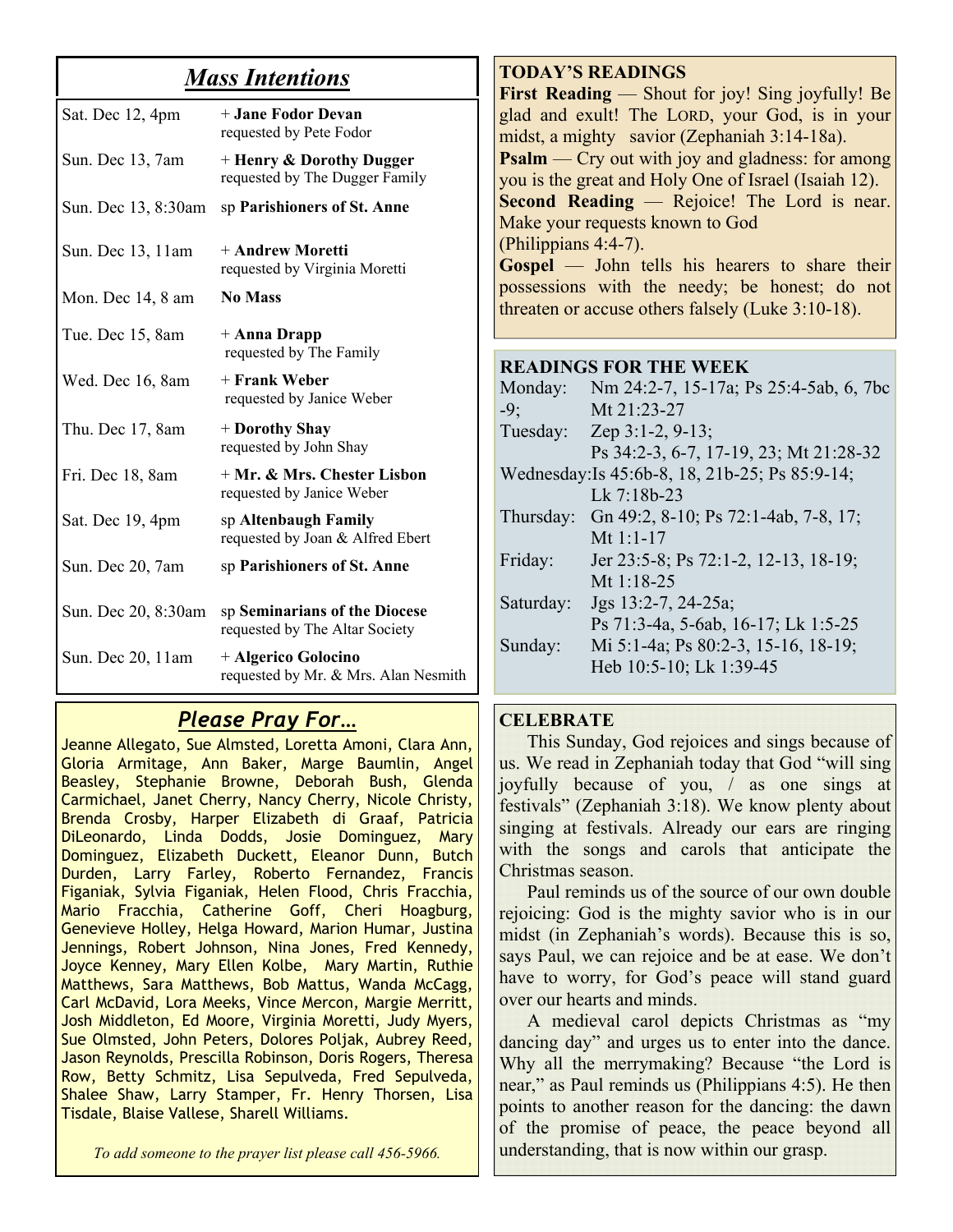# *NEWS AND EVENTS*

#### **A Powerful Study on the Blessed Mother Begins in January!!!**

Filmed on location in the Holy Land, Mary: A Biblical Walk with the Blessed Mother will place you in the midst of the powerful drama of Mary's earthly life, taking you through her joys and her sorrows. You will learn how she works in our lives today, drawing us ever closer to her divine Son. Seeing Mary in this way will change you forever. She will become a part of your daily life and help you to become more like Christ.

Join us for Mary: A Biblical Walk with the Blessed Mother **beginning the week of January 11**. We will have five weekly classes you can sign up to attend. **There will be a table outside all Masses this weekend to register for the study.** The cost of this study will be \$25 for your materials. For more information please contact Scott Miller at 850-748- 4393 or s\_miller\_0725@hotmail.com

# **St. Anne Children's Christmas Choir** now: FamilyHonor.org

The Children's Christmas Choir has started rehearsing on Wednesdays at 6:00 pm in the church, and will continue thru Wednesday, December 23rd. The choir is open to all children, K-12. Parents of younger children are encouraged to attend the rehearsals. If you have questions, please contact Glenn Vignolo at 457-9934. The Children's Choir will sing carols at the 4:00 pm Vigil Mass on December 24th.

#### **Blue Christmas Mass Will Be Offered for Those Who Don't Feel Joyful at St. Paul's Catholic Church**

The holidays can be a very painful time of year for those grieving a loss, those who are alone, sick, experiencing financial difficulties or have difficult family relationships. The usual celebrations and expectations of the season can exacerbate feelings of depression and anxiety, contributing to further alienation. St. Paul Parish is offering a **Blue Christmas Mass** for those who are suffering. All are welcome to celebrate the true religious meaning of the season in a more reflective atmosphere, without the pressures of the social expectations of the season. **The Blue Christmas Mass will be celebrated at St. Paul Catholic Church, 3131 Hyde Park Road, Pensacola, on Wednesday, December 16, 2015 at 7:00PM and we hope you will join us.** Sponsored by St. Paul Stephen Ministry.



#### **CHASTITY PROGRAM**

Parents, together with their  $7<sup>th</sup>$  &  $8<sup>th</sup>$  grade child, are invited to Family Honor's *"Real Love & Real Life" Catholic chastity program* presented at Sacred Heart Hospital **Saturday, Jan. 9th 9am-4pm***.* Enhance your communication skills with each other as you talk about God's gift of sexuality & the real meaning of love. Topics discussed: how to grow in virtue, believing in your true self-worth, fertility appreciation, guidelines for future dating, JPII's Theology of the Body,  $\&$  how to set future goals that lead to a happy, healthy, & holy life. This is a fast-paced program with funny skits, small group breakouts, parent-child focused time, & more. Presented locally for 13 yrs. For more information contact Debra Hitpas 850-384-5070. Register online



 Small Baking Hens (5-7 lbs) Thank You for your help!!!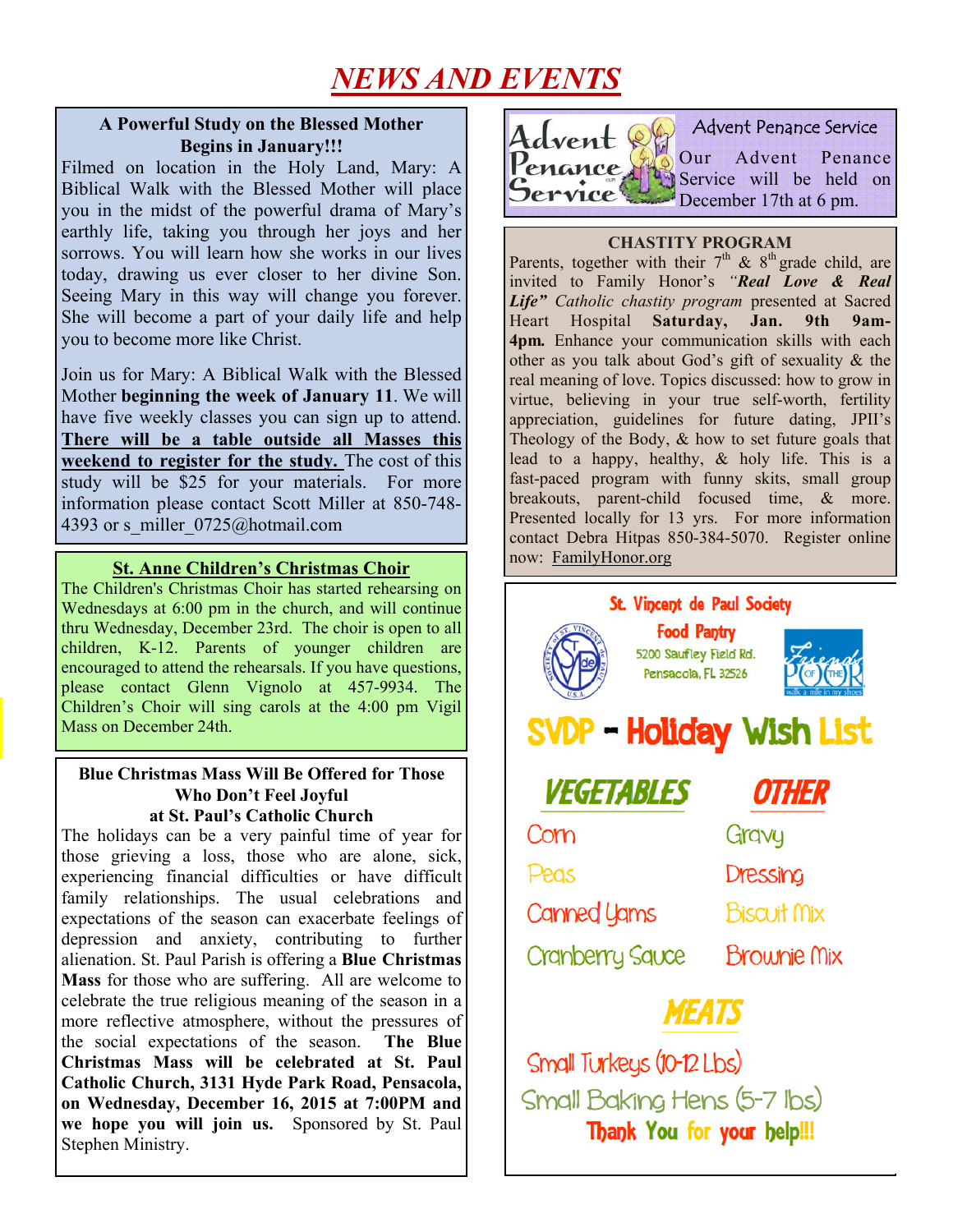| <b>Parish Registration/Update</b>                                                                                                                                                                                              |  |  |
|--------------------------------------------------------------------------------------------------------------------------------------------------------------------------------------------------------------------------------|--|--|
|                                                                                                                                                                                                                                |  |  |
|                                                                                                                                                                                                                                |  |  |
|                                                                                                                                                                                                                                |  |  |
| New in parish. Please send registration and other pertinent information.                                                                                                                                                       |  |  |
| Moving out of parish. Please delete me/my family from records. Envelope #                                                                                                                                                      |  |  |
| Moving within parish area. Please change my:                                                                                                                                                                                   |  |  |
|                                                                                                                                                                                                                                |  |  |
| Signature substitution of the state of the state of the state of the state of the state of the state of the state of the state of the state of the state of the state of the state of the state of the state of the state of t |  |  |



| Ken Armitage            | Pauline Lukkar          |
|-------------------------|-------------------------|
| Kathryn Avila           | <b>Blanche Matthews</b> |
| <b>Sonny Bast</b>       | Dominick Meyers         |
| Alex Brockmeier         | Wilson Miranda          |
| John Conti              | Cecilia Nanni           |
| Ian DeLay               | Thang Nguyen            |
| <b>Michael Doucette</b> | Benjamin Posada         |
| Juanita Edwards         | Lloyd Scharfenstine     |
| Linda Epley             | Kelli Watson            |
| Janet Gaylor            | Glenda White            |
| <b>Rick Kiesau</b>      | William Yourkewitz Jr.  |

## *Bulletin deadline*

Bulletin Submissions deadline is due 9 days before published Sunday. Email items to office@stannebv.org

#### **Now Available: Electronic Giving!**

**To become an electronic giver, log onto our website: saintannebellview.org and click on the blue Online Giving button. You can choose your fund (Offertory, and/or some of the Holy Days of Obligation), how much you want to contribute to the fund and how frequently you want to have the money taken out for each fund (weekly, monthly, semi-monthly, annually). You can log-in once with your email and a password, or set up a profile for repeat giving. Please keep track of your info for future changes. If you have any problems, please contact customer service for assistance at 800- 675-7430. Thank you for your continuing support of the parish.** 

## **Join the Email Tree**

**To join the email tree just send an email to: stanneinfo+subscribe@googlegroups.com** 

## *SAFE ENVIRONMENT INFORMATION*

#### *Educational Material on the Danger of Abuse*

The overwhelming majority of our clergy and lay leaders are hardworking individuals who are dedicated to serving the people of God in our parishes and schools. All of us together are responsible for making sure that all of our ministries are as safe as possible for our children and vulnerable adults. Each of us has a responsibility to educate ourselves about the real danger of abuse. Courses are available online at **www.shieldthevulnerable.org**, and they are free. For help on these courses and other safety matters, please contact the Diocese Office of Safe Environment at 435-3570.

#### *Victims of Abuse*

The Diocese of Pensacola-Tallahassee is committed to healing the hurting hearts of sexual abuse victims and has established Victims Assistance Coordinators who are experienced and trained counselors and are available to help persons who have been sexually abused. The Coordinator for the Pensacola/Fort Walton Beach area is Louis M. Makarowski, Ph.D., P.A; 477-7181.